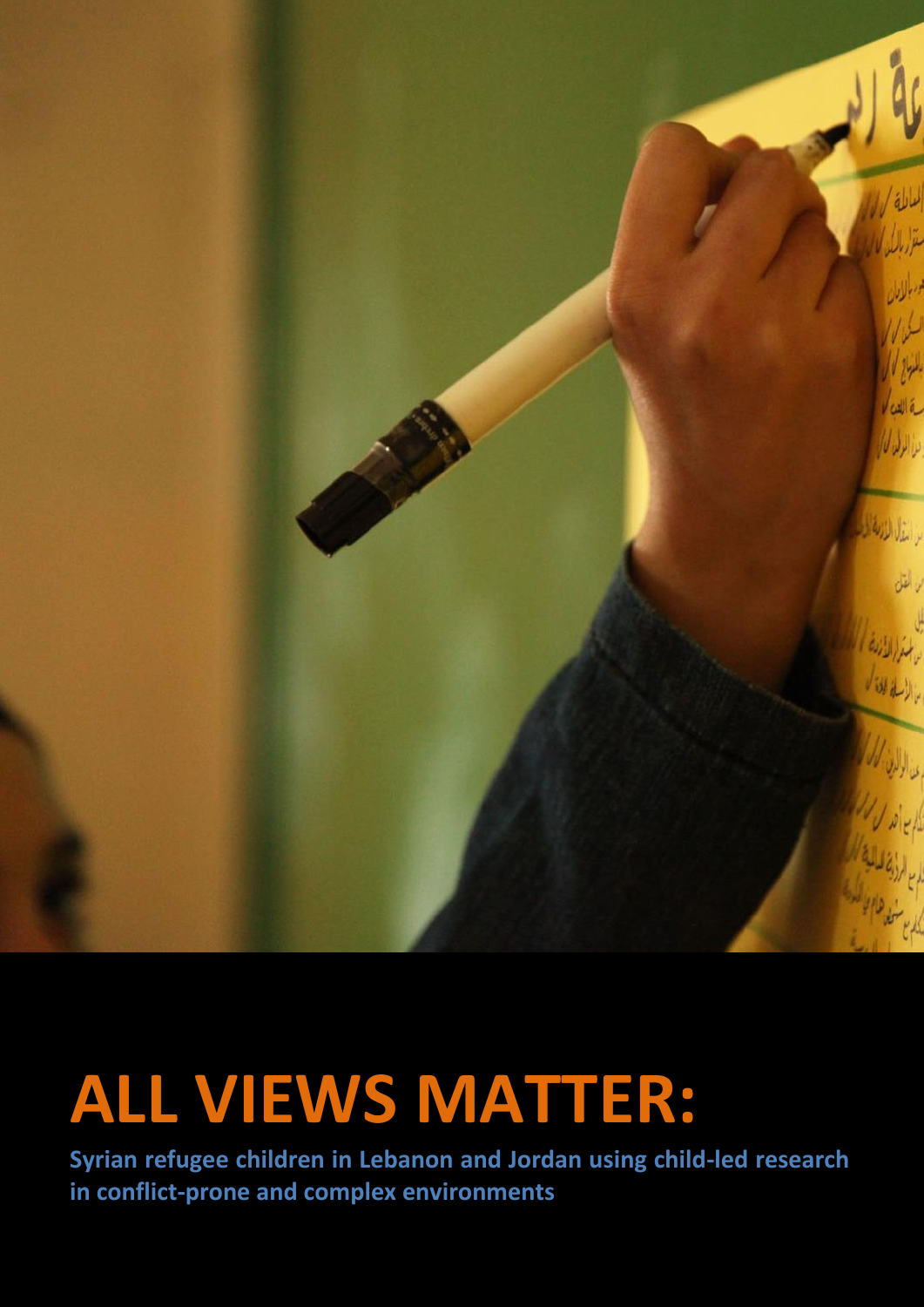

# **ALL VIEWS MATTER:**

**Syrian refugee children in Lebanon and Jordan using child-led research in conflict-prone and complex environments**

> By Patricio Cuevas-Parra Senior Policy Adviser Child Participation and Rights World Vision International

Since the war erupted in Syria in 2011, over 400,000 people have been killed, more than 12 million Syrians have been displaced, and 4 million individuals have crossed international borders seeking refuge from the bloody armed conflict (UNICEF, 2016). Across the neighbouring region, it is estimated that Lebanon has hosted 1,011,366 Syrians and Jordan received 656,170 Syrian refugees, with 50 per cent of that population children under the age of 18 (UNHCR, 2017). The refugee crisis has placed a significant strain on the hosting states' services and economies.

Lebanon's fragile political situation was already under significant tension due to the escalating violence in Syria, exacerbating the already deep political polarisation in the country (Humud, 2017). According to UNICEF (2014), the large influx of refugees created an education crisis in Lebanon as the existing public and private schools were unable to absorb the high number of Syrian students settling across the country. As a result, 80 per cent of Syrian school-aged children in Lebanon remain out of school. Moreover, UN figures suggest that the number of school-aged refugees in the country exceeds the number of Lebanese children enrolled in public schools, having a significant impact on the distribution of resources, use of school premises and quality of learning (Frontier Economics and World Vision, 2016). Furthermore, those children privileged enough to attend a Lebanese school experience multiple limitations such as different curricula, unfamiliar teaching methods and a language barrier as most subjects were taught in English and French and not in Arabic (UNICEF, 2014). Additionally, they live in constant fear of discrimination, bullying and harassment due to their refugee status (Human Rights Watch, 2016).

In Jordan, the refugee crisis has an enormous impact on the demographics and traditional compositions of cities and neighbourhoods, arousing tensions and competition for public service and job access (World Vision, 2017). As half of Syrian refugees in Jordan were children under 18, the demand for health and education access overwhelmed Jordan's previously well-managed public sector to the detriment of the country's quality of education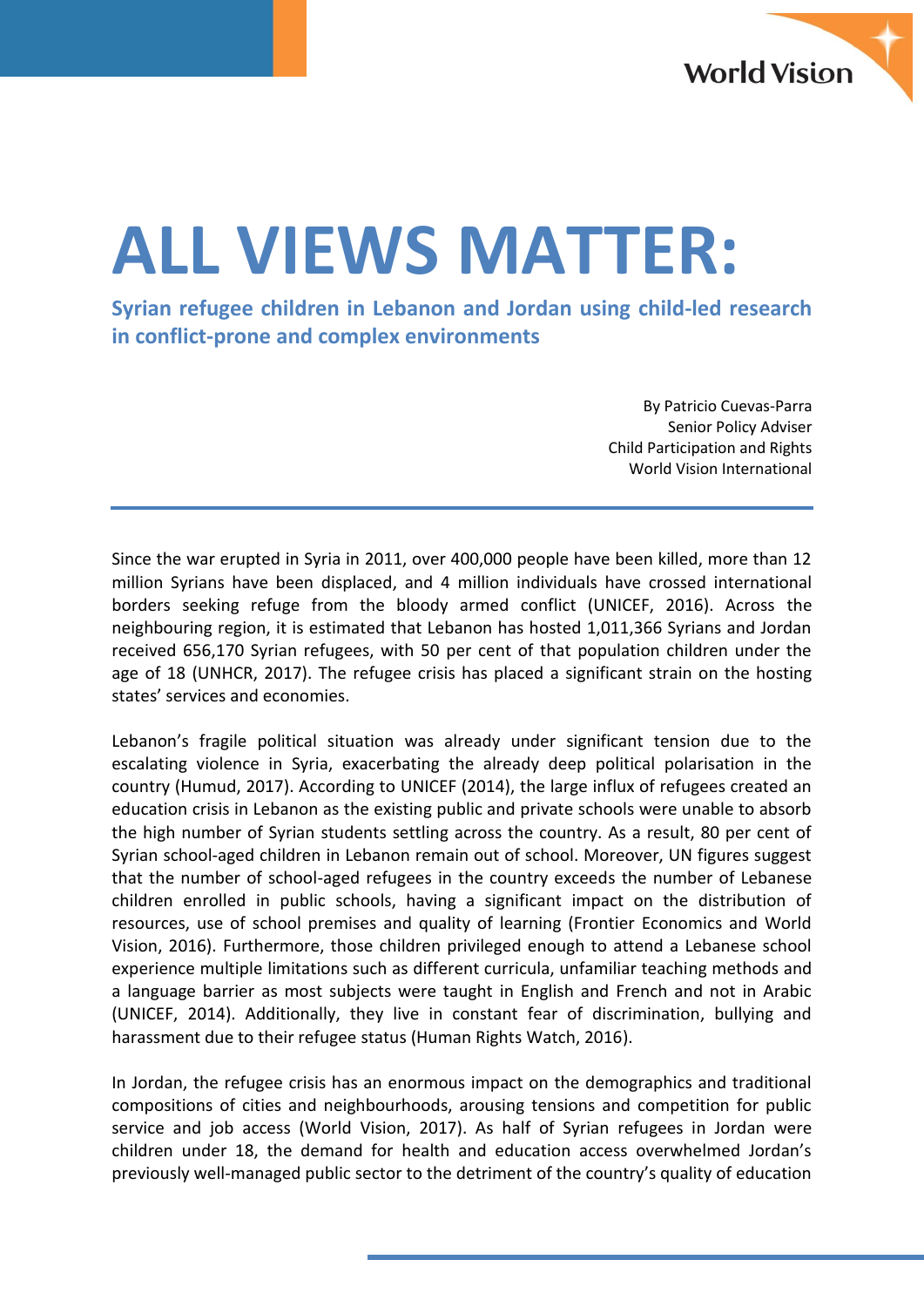(UNICEF, 2017). As a palliative response, the Ministry of Education implemented a shift system in overcrowded schools, allowing a school to absorb double the students by teaching a morning and afternoon shift. This policy has been criticised as it could have a negative impact on the current education reform agenda (UNICEF, 2014). Furthermore, child refugees remain at high risk of labour exploitation, forcible recruitment by armed groups and mistreatment as a result of discrimination, violence, harassment and bullying simply because of their refugee status (Human Rights Watch, 2016).

Children and young people are the largest constituency affected by the ongoing refugee crisis and yet their voices are rarely heard and participatory approaches are rarely prioritised, despite a global commitment to include participation as one of humanitarian action's mandates (Nelems and Currie, 2012). This was evidenced in part by the fact that funding for child-related sectors decreased in comparison to other sectors and the limiting of pathways for children and young people's voices in decision-making within the humanitarian context (World Vision, 2014). The political turmoil affecting the host countries has significantly limited children and young people's participation, especially those from vulnerable populations living in refugee camps, spontaneous shelters and border areas under constant threat of attack. However, insecurity and scarce resources are not the only major factors restricting children and young people's ability to participate within emergency settings; cultural values, traditions and patriarchal structures are also major contributors preventing their participation (UNICEF, 2010).

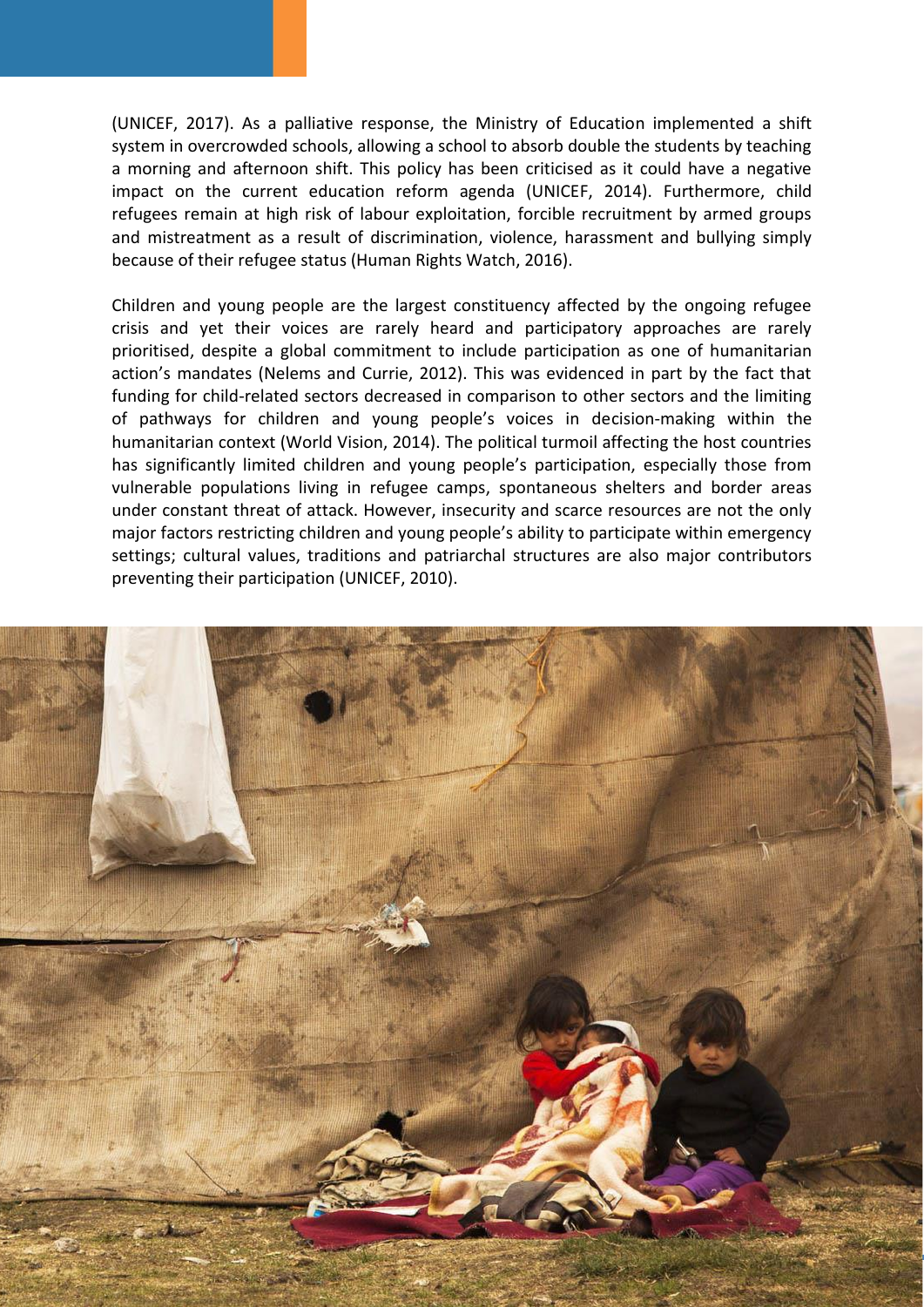## **Background of the research**

This paper is based on a current research project that critically explores how the process and outcomes of child-led research contribute, positively or negatively, to decision-making processes. This study is undertaken in Lebanon and Jordan where a group of Syrian refugee children conducted a child-led research as a means to explore and reflect upon their refugee experiences in the host countries.

The overall goal of this project was to examine the opportunities and constraints that children and young people face in their status as refugees from Syria and to give them the opportunity to influence the crisis response by expressing their concerns, needs and aspirations (Pennikian, 2015). The data generated by children and young people represent the social experiences, opinions, perceptions and beliefs of Syrian refugee children. They analysed the collected data according to four settings: home, school, community and nation.

### **Case study**

A group of 40 children and young people, 20 in Lebanon and 20 in Jordan, conducted childled research on issues affecting their lives as Syrian refugees in their host countries. The participants, aged 12 to 17, were invited by World Vision to join this project as part of the activities marking the third anniversary of the war in Syria.

The project's objectives include the contribution to children's empowerment by involving them as active researchers on issues that affect them; providing them with the skills, tools and knowledge to conduct their own research and enabling them to share their own findings and recommendations about the refugee situation (Pennikian, 2015).

Initially, the project was envisioned to be implemented only in Lebanon, but the young researchers suggested including the views of Syrian refugee children from other host countries as well. Jordan was chosen due to the feasibility of convening children and young people involved in ongoing World Vision programmes. While these two groups never met in person or virtually, they shared their data, findings and recommendations through World Vision staff members who facilitated the research process at both sites.

The children and young people who participated in Lebanon were Syrian refugees settled in the Bekaa Valley, an area which runs along the Syrian border. They were invited by local partners to attend an informative session at which time four of the attendees decided they were not interested and did not join the project. Children and young people in Jordan were from the Irbid Refugee Camp, located in northern Jordan close to the Syrian border.

They attended to preparatory workshops in order to gain the skills needed to conduct research. During the sessions, children and young people brainstormed main issues that they wanted to research, prioritised a research topic and prepared research questions and questionnaires for interviews. They then conducted fieldwork over the course of a week, interviewing 139 children and young people in total: 51 in Jordan and 88 in Lebanon. The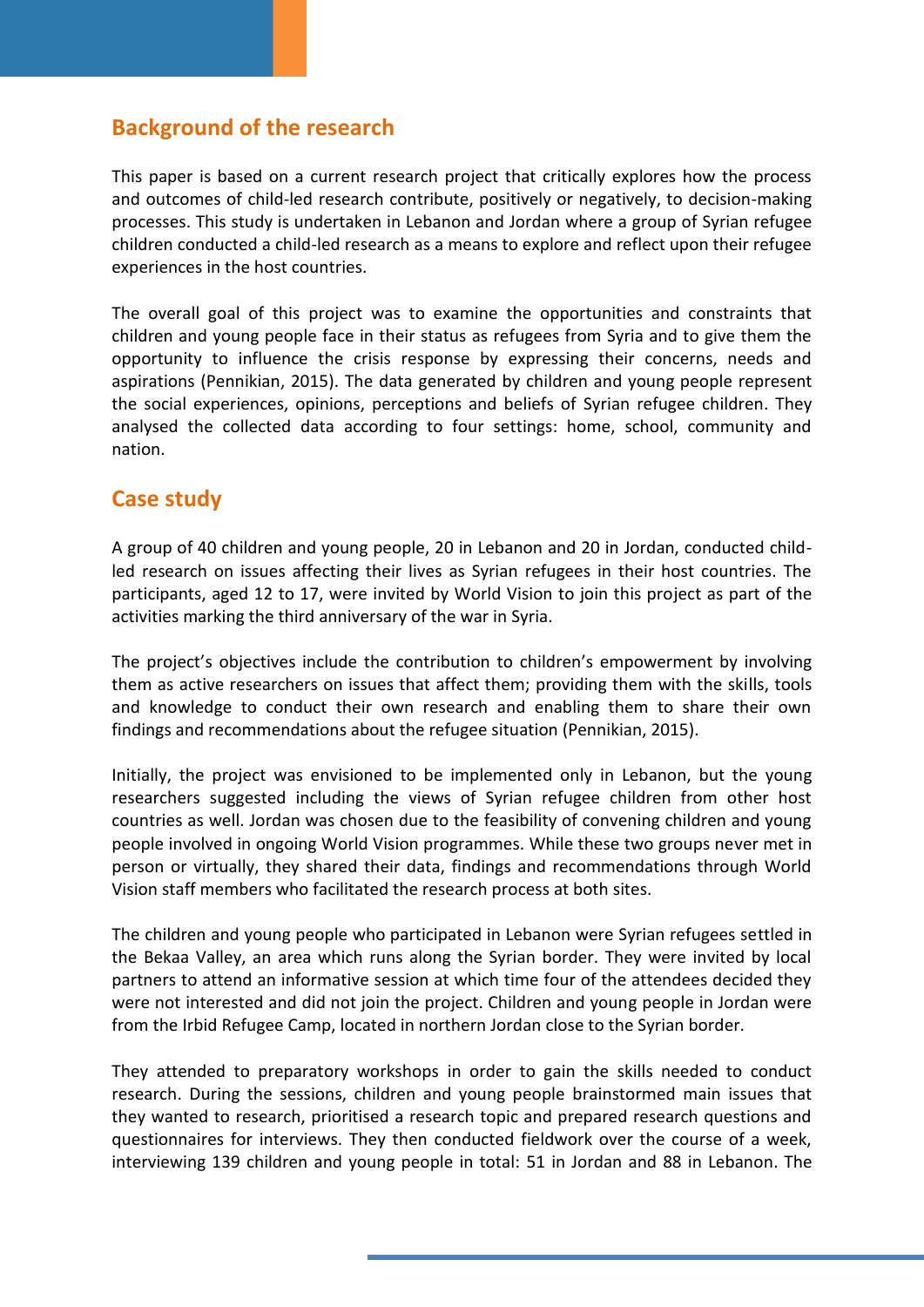following week, the young researchers reported back on their interview results and started coding their data using flipcharts to identify the trends. They analysed the information collected according to four settings outlined below: home, school, community and home and host nations.

#### **Some early findings**

Most of the children and young people who were interviewed expressed interest in participating in the child-led research as this approach provide them with opportunities to discuss issues that are relevant to them and make their voices heard by stakeholders and decision-makers. In Lebanon and Jordan, their participation in the child-led research was considered to be an empowering experience that helped them to overcome the pain and trauma as a result of the war in their home country and their current refugee situation in the host countries. One young researcher noted that "my opinions and ideas were valued. I can be myself and my opinions and ideas matter. I felt important." Indeed, many of the young researchers believe that while participating in the child-led research, they improved their self-esteem and developed new skills and a sense of collective engagement to bring their viewpoints to high levels of decision-making.

Many of the young researchers felt that the child-led research was a positive experience in which they learned new skills, felt valued, coped with sadness and grief, and made a change in their lives. However, despite the positive outcomes highlighted by the young researchers, some of the young participants had dissident views regarding the impact of their child-led research on decision-making and the improvement of the refugees' conditions in host communities. Interview data from this study found that the children and young people who conducted their research in Lebanon and Jordan were disappointed with the minimal impact that their research made on improving their situations as refugees. A young refugee living in Jordan complained that "our report did not achieve anything. Our country is destroyed."

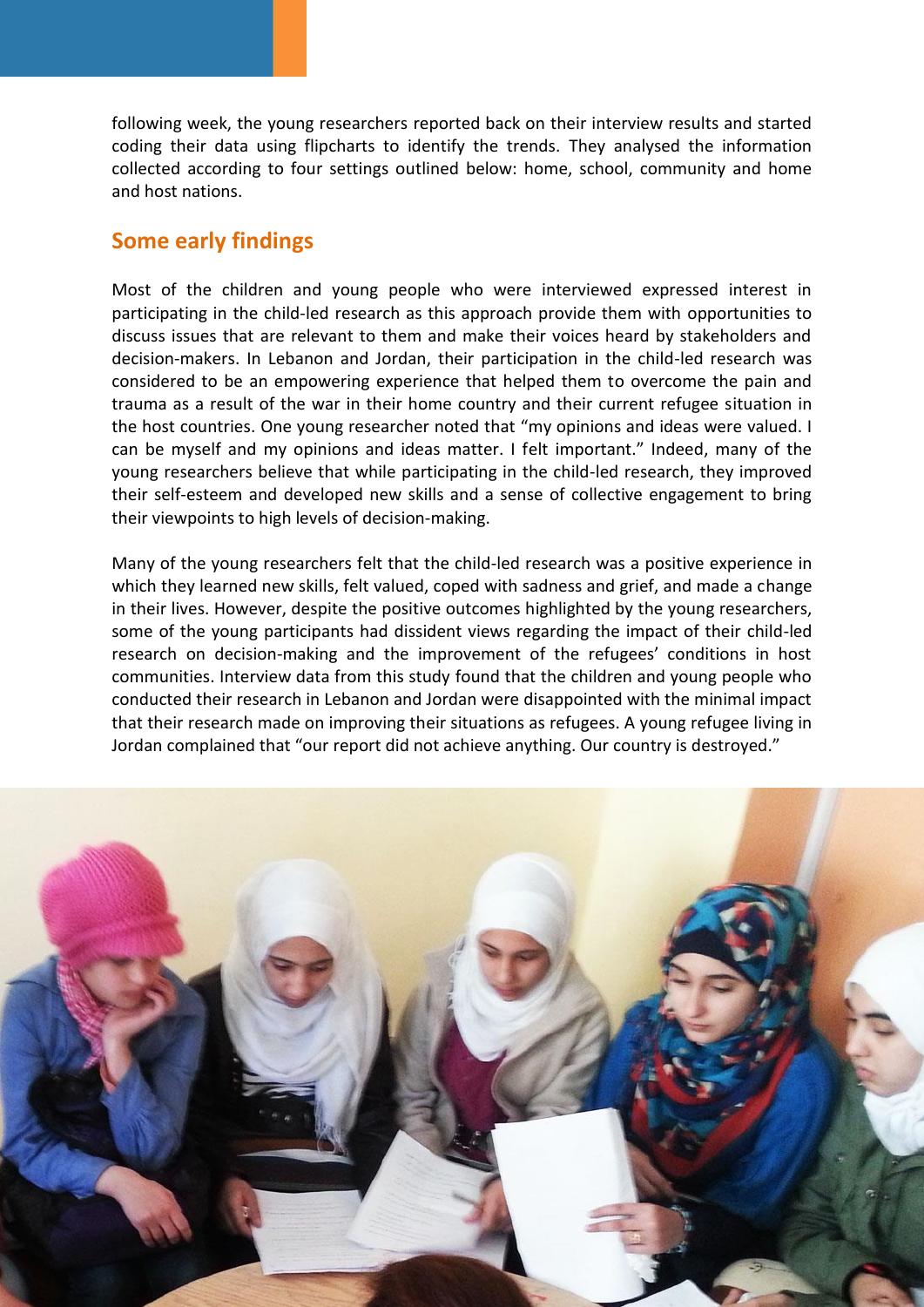This sentiment of disappointment contrasts with interviews where children and young people were more positive about the impact of their child-led research as they saw tangible outcomes. Some young researchers recognised that the chance to conduct research was a space to be heard and sensitise people about their struggles. This project also provided some hope and joy in their daily lives while coping with the stressful refugee conditions. However, despite this opportunity, other young researchers were less positive about the impact of their research findings on the decision-making around issues relevant to them, such as ending the war in Syria and reducing violence at school. They were unable to see tangible results in their lives.

Some young researchers expressed frustration because they thought that her contribution to the research, especially the appealing quotes they wrote by themselves, did not "touch people's heart" as they expected. However, the young researchers did not know that many quotes were used widely in international forums and conferences and reproduced in blogs and newspapers.

#### **Conclusion**

In general, the study suggests that the contribution of several disciplines such as the emancipatory research have been critical in order to expand and democratise the creation of knowledge among a wide range of people and minority groups, including children and young people (Fleming, 2011). The debate about the engagement of children and young people in research has intensified, and more researchers and academics are interested in studying the process and impact of this involvement from theory, policy and practice perspectives (Christensen and James, 2000).

Emerging findings reveals some opportunities around the scope of child-led research but also exposes tensions and critical issues highlighted by participants in this study, for instance adult's attitudes, power dynamics, diversity of contexts, personal characteristics of the young researchers and motivations to make a change. Despite the expected resistance of adults to recognise children and young people as producers of knowledge, there is growing body evidence that shows an increasing level of involvement of children and young people in research, which should be accompanied by changes in adult's attitudes (Alderson, 2008).

The power dynamic between adults and young researchers is an ongoing process that requires capacity building and commitment to create the mechanisms to ensure meaningful participation within an intergenerational dialogue approach (Johnson, 2011). However, much research is needed to explore the power dynamics among the young participants themselves and the inclusiveness of these initiatives. Contexts are critical to determine the lens that young researchers use to analyse the data collected and how they want to disseminate the findings to promote changes in their lives (Blanchet-Cohen, 2014). The connection between their motivations to make a change and the impact of their actions remain partially unanswered as participants in the study lack of sufficient evidence to prove an impact of the findings of the child-led research in decision-making processes.